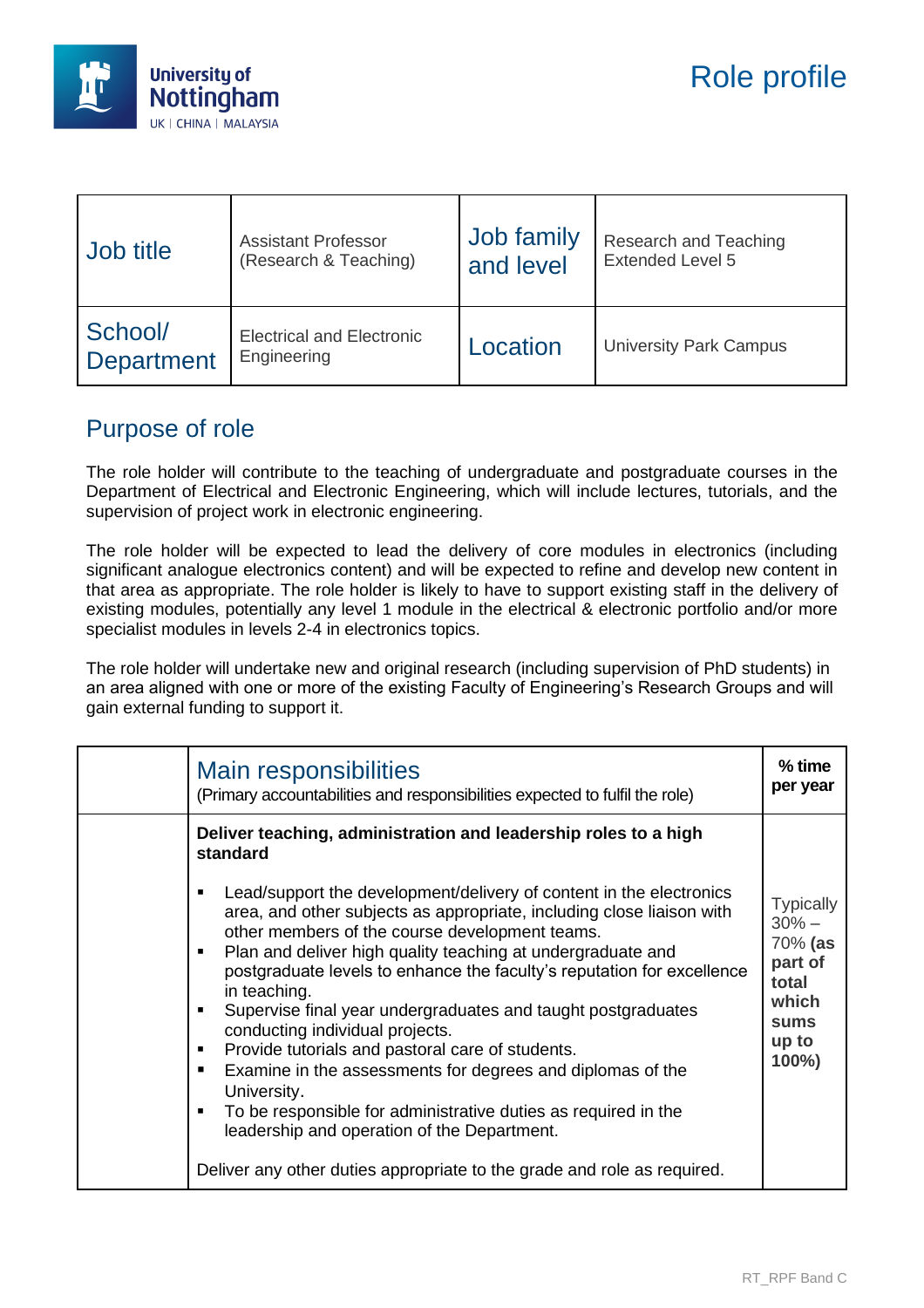| <b>Conduct successful research</b>                                                                                                                                                                                                                                                                                                                                                                                                                                                                                                                                                                                                                                   |                                                                                                     |
|----------------------------------------------------------------------------------------------------------------------------------------------------------------------------------------------------------------------------------------------------------------------------------------------------------------------------------------------------------------------------------------------------------------------------------------------------------------------------------------------------------------------------------------------------------------------------------------------------------------------------------------------------------------------|-----------------------------------------------------------------------------------------------------|
| Identify, conduct, and lead original research.<br>Seek and secure external research funding through the development<br>$\blacksquare$<br>of applications to external funding bodies.<br>Conduct and supervise others conducting original research, resulting<br>in high quality publications in nationally and internationally recognised<br>peer reviewed journals.<br>Participate in meetings and conferences to disseminate research<br>$\blacksquare$<br>findings.<br>Supervise postgraduate research students engaged in original<br>research,<br>To be responsible for administrative duties as required in the<br>п.<br>leadership and operation of research. | <b>Typically</b><br>$30 -$<br>70% (as<br>part of<br>total<br>which<br><b>sums</b><br>up to<br>100%) |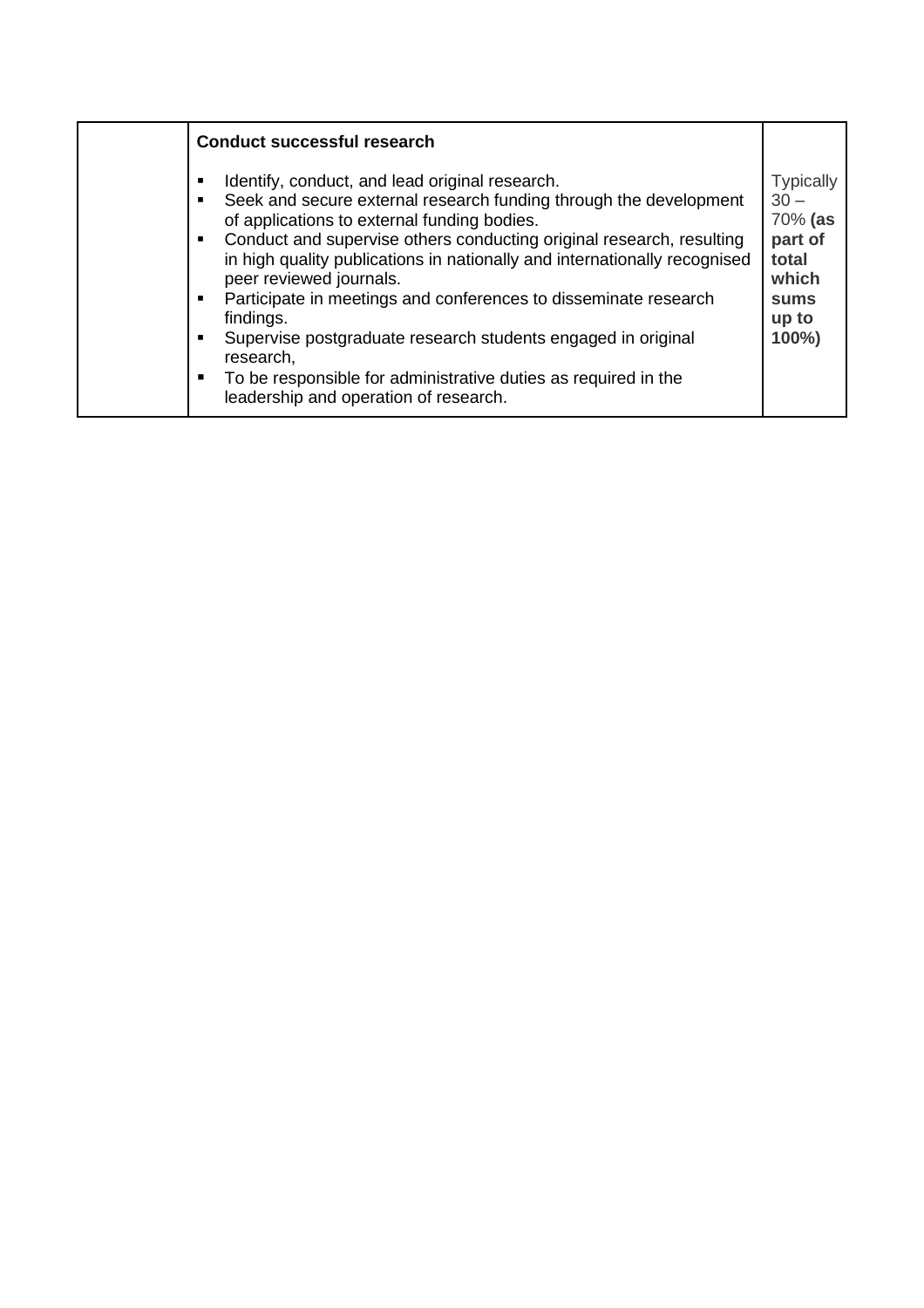## Person specification

|                                                                               | <b>Essential</b>                                                                                                                                                                                                                                                                                                                                                                                                                                                                                                                                                                                                                                                                                                                                                          | <b>Desirable</b>                                                                                                                                                                                                                                                                                                           |  |
|-------------------------------------------------------------------------------|---------------------------------------------------------------------------------------------------------------------------------------------------------------------------------------------------------------------------------------------------------------------------------------------------------------------------------------------------------------------------------------------------------------------------------------------------------------------------------------------------------------------------------------------------------------------------------------------------------------------------------------------------------------------------------------------------------------------------------------------------------------------------|----------------------------------------------------------------------------------------------------------------------------------------------------------------------------------------------------------------------------------------------------------------------------------------------------------------------------|--|
| <b>Skills</b>                                                                 | Able to technically support students<br>٠<br>across the full range of 1st year E&EE<br>subjects (basic electronic, electrical<br>and communications components and<br>circuits, mathematics and project<br>management and presentation skills)<br>and thus possess a suitable<br>educational background or<br>substantive post graduate experience<br>in lieu to demonstrate this capability.<br>Excellent oral and written<br>$\blacksquare$<br>communication skills, including the<br>ability to communicate complex<br>information with clarity.<br>Able to undertake research with a<br>$\blacksquare$<br>clear fit, and scope to develop funded<br>interactions, with one or more of the<br>existing Faculty of Engineering<br>Research Groups and their activities. |                                                                                                                                                                                                                                                                                                                            |  |
| Knowledge and<br>experience                                                   | Extensive practical experience and<br>٠<br>knowledge of analogue (and ideally<br>digital) electronics. The level and<br>breadth should be sufficient to be able<br>to lead the delivery and design of final<br>year UG and masters level modules<br>in electronics (with a strong analogue<br>content) informed with real world<br>examples from personal experience.<br>Relevant postdoctoral research<br>П<br>experience with high quality<br>publications in peer reviewed journals                                                                                                                                                                                                                                                                                    | $\blacksquare$<br>Experience in Pastoral care of<br><b>Undergraduate Students</b><br>Experience of curriculum<br>٠<br>development and an understanding of<br>the requirements of accrediting bodies<br>for undergraduate engineering<br>courses<br>Experience of teaching in a Higher<br>٠<br><b>Education environment</b> |  |
| <b>Qualifications,</b><br>certification and<br>training<br>(relevant to role) | A PhD in Electrical & Electronic or<br>$\blacksquare$<br>Electronic Engineering or a closely<br>related subject.                                                                                                                                                                                                                                                                                                                                                                                                                                                                                                                                                                                                                                                          |                                                                                                                                                                                                                                                                                                                            |  |



As part of this, we welcome a diverse population to join our work force and therefore encourage applicants from all communities, particularly those whose protected characteristics under the Equality Act 2010, are not wellpresented in our current staff body.



The University is a signatory of the Declaration on Research Assessment (DORA). As such we commit to focus on the scientific content of publications (where requested or provided as part of the recruitment and selection process) as a basis for review of quality, and consideration of value and impact of research conducted, rather than any proxy measures such as Journal Impact Factor.